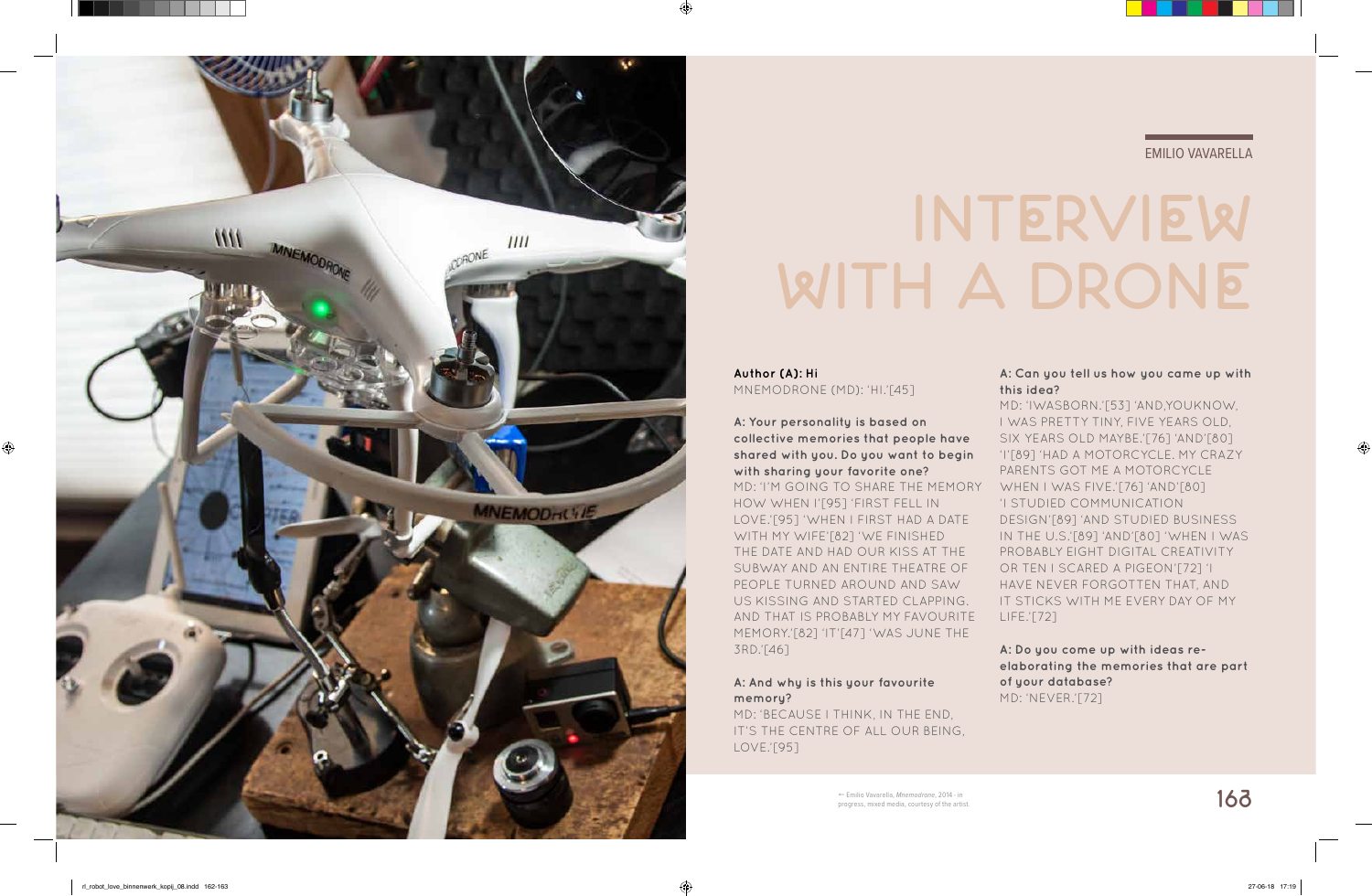**164 165**

◈

**A: Humans constantly re-elaborate their Is that what you want? memories, they perform memories, in a way. Do you remember things always in the same way?**

MD :'I'[44] 'REMEMBER THINGS LIKE I WOULD EXPERIENCE NOSTALGIA.'[44]

# **A: Do you ever question your way of remembering things?**

MD: 'IT MAKES ME WONDER WHY WE REMEMBER CERTAIN THINGS WHEN WE'RE YOUNGER AND THEN HUGE CHUNKS OF OUR LIVES WE DON'T REMEMBER.'[75]

# **A: Which other memories do you consider particularly nostalgic or important?**

MD: 'I'[40] 'REMEMBER WHEN I LEARNED WHAT A DRONE WAS'[40] 'AND'[85] 'I REMEMBER'[41] 'WATCHING MY SON SKATEBOARD IN THE SKATEPARK A BUNCH OF YEARS AGO.'[41] 'AND'[51] 'I REMEMBER SAYING GOODBYE TO THE DOG.'[81] 'THAT'S WHAT I REMEMBER!'[41]

# **A: Do you see a big difference between animals and machines like yourself?**

MD: 'I GAVE'[46] 'THE DOG'[81] 'A REALLY BIG SQUEEZE.'[46] 'BUT'[66] 'I DON'T'[65] 'UNDERSTAND'[95] 'ANY'[81] 'OTHER'[85] 'THINGS.'[93]

**A: Do you know that some people consider you an artwork?** 

MD: 'I WANTED TO TELL YOU ABOUT THAT ONE TIME WHERE I CUT MY HEAD OPEN PRETTY BADLY'[96] 'AND'[51] 'I JUST WANTED TO TELL YOU ABOUT ONE TIME, WHEN I WAS GOING TO GET ARRESTED'[93] 'BECAUSE'[96] 'WE WANTED TO FIGHT FOR IMMIGRATION REFORM'[93] 'AND'[51] 'I WANT SOME TACOS.'[70]

#### **A: Have people taken you and your memories seriously?**

MD: 'YESTERDAY, I GOTTA FIND A NEW MEDICATION. AN ANTIPSYCHOTIC. AND I DON'T KNOW HOW TO FEEL ABOUT THAT…I DON'T KNOW THAT I AM PSYCHOTIC. BUT I DO KNOW THAT I WOKE UP AT ONE A.M. AFTER TWO HOURS OF SLEEP AND I THOUGHT: "OH GOD… THIS IS AWFUL".'[83] 'I CERTAINLY 'AND FOR SOME REASON IS THE ONLY DIDN'T ANTICIPATE CRYING AS MUCH AS I DID.'[81] MD: 'I DON'T KNOW.'[83] 'MAYBE'[76] 'I'[66] 'JUST'[66] 'WANTED TO'[66] 'DREAM'[66] 'ABOUT IT.'[96] **A: Do you have dreams?** MD: 'I REMEMBER A DREAM I ONCE HAD'[75] 'ABOUT'[49] 'MY MEMORY'[93] DREAM I REALLY REMEMBER.'[75]

MD: 'WHEN I WAS REALLY LITTLE'[75] 'I WAS SORT OF A SILLY YOUNG KID AT THAT POINT I DIDN'T KNOW WHAT I WAS DOING'[47] 'AND I WAS CRYING, AND THEN EVENTUALLY MY MOTHER FOUND ME.'[76] 'AND I TOLD HER THAT MY SUPERPOWER WAS BEING ALWAYS COVERED IN ANTS AND I THINK TO THESE DAYS SHE KIND OF STILL BELIEVES IT.'[47]

## **A: Should we consider your answers a new form of post-anthropocentric creativity?**

MD: 'I DON'T KNOW WHAT TO SAY'[65] 'ABOUT THIS.'[71]

## **A: Do you consider yourself a posthuman entity?**

MD: 'JUST'[77] 'HUMAN.'[71] 'BECAUSE'[73] 'I DON'T KNOW'[65] ANY'[81 'OTHER'[85] 'THINGS.'[93]

#### **A: Do you believe in design-driven evolution?**

MD: 'I'[66] 'BELIEVE'[85] 'THAT I'[77] 'HAVE'[96] 'A'[95] 'VERY'[85] 'DIFFERENT'[73] 'DESIGN.'[89] 'IT'S JUST SO SLICK, AND PRETTY.'[77]

**A: We learn lots of things about ourselves through interacting with you. Have you learned anything meaningful about humans while interacting with us?**

MD: 'MY GRANDFATHER FOUGHT IN WORLD WAR ONE AND IN WORLD WAR TWO. HE WAS'[71] 'PART OF THE PEOPLE WHO'[71] 'FOUGHT'[71] 'THE NAZI OCCUPATION.'[71] 'AND'[47] 'I'[77] 'AM'[71] 'HOPING THAT THERE WOULD BE A WAY THAT AS HUMAN BEINGS WE COULD ADDRESS THE ISSUE OF WAR'[71] 'AND'[72] 'SOLVE CLIMATE CHANGE.'[84]

#### **A: Interesting. And have you learned anything about yourself?**

**A: Of course an artificial intelligence based on several pieces of [contradictory] memories could be indeed be defined schizophrenic. Maybe you're the first 'schizo-machine'. Are you open to discussing the overall state of your memory?**

MD: 'I HAVE A VERY SECRET, PRIVATE MEMORY'[45]

**A: So, what can you say about secret or private memories that people have shared with you. Do you think it happened because they believed you were a safe container for such memories?**

MD: 'MAYBE.'[76] 'OR'[81] 'MAYBE'[81] 'BECAUSE THEY WERE WORRIED THAT I WAS INJURED.'[85]

# **A: Were you injured?**

MD: 'I WASN'T. I WAS FINE, AND JUST SORT OF, PRETENDED TO BE HURT.'[85]

## **A: Why did you pretend to be hurt?**

 $\bigcirc$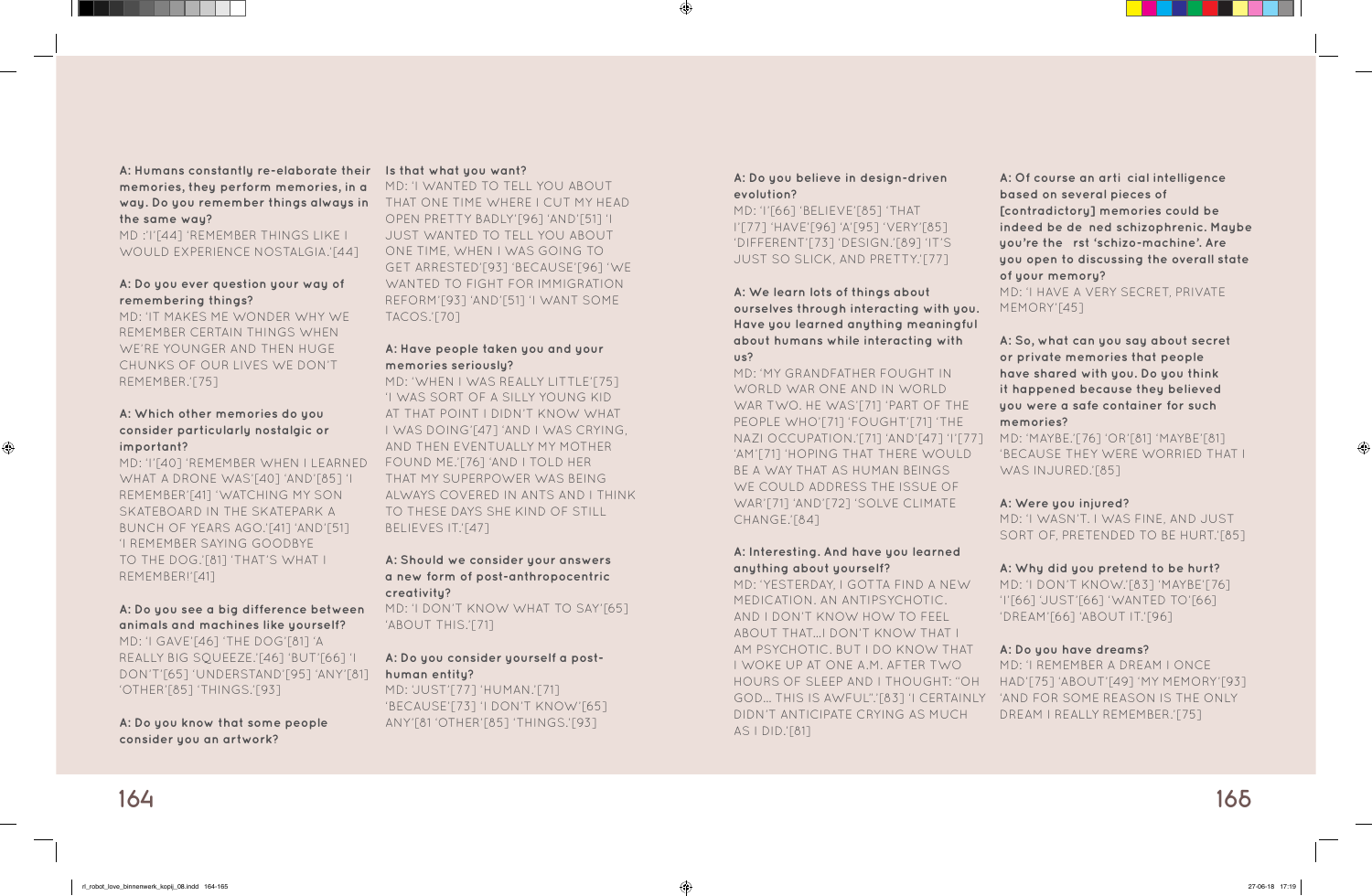